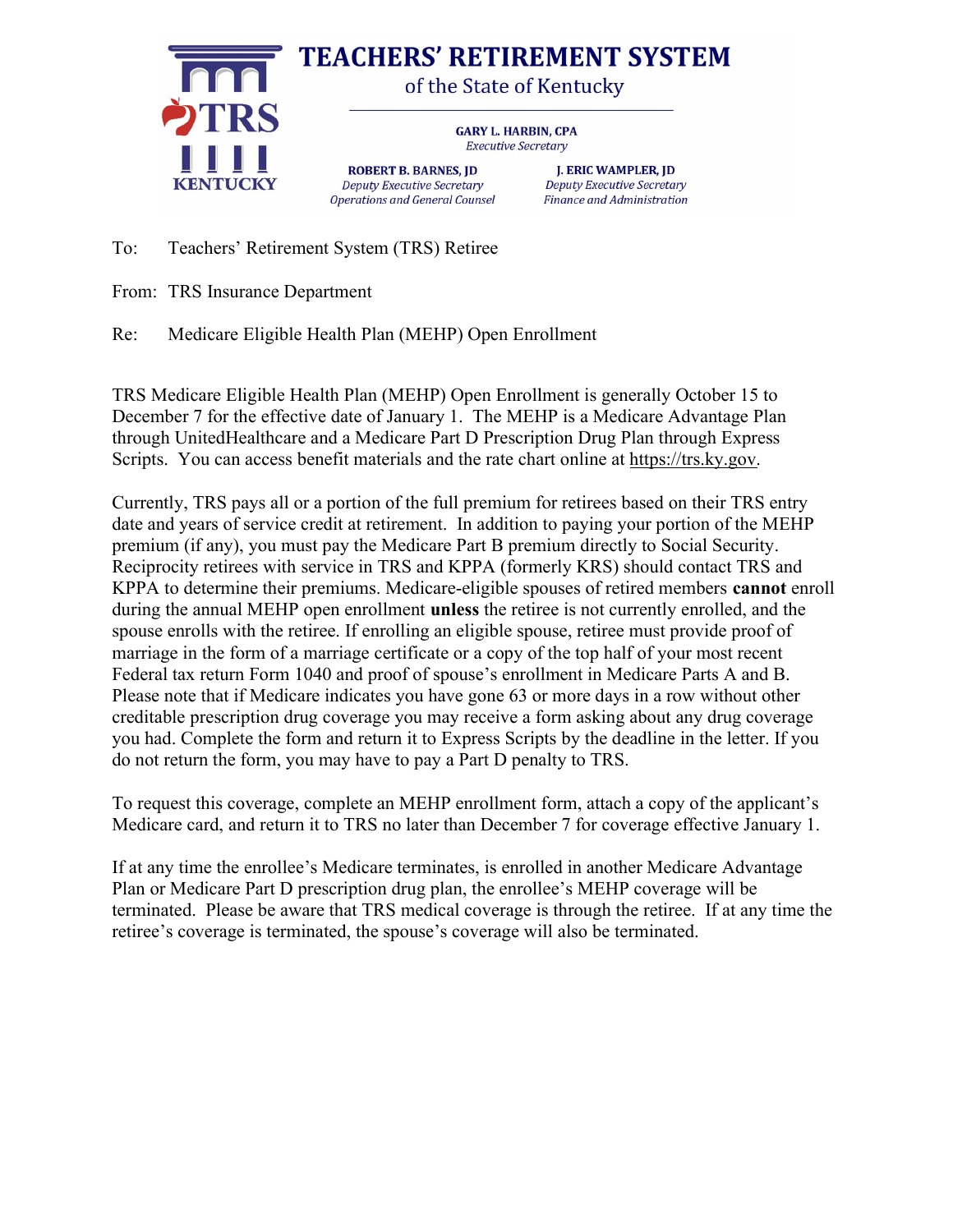## MEDICARE ELIGIBLE HEALTH PLAN (MEHP)

## Medical & Prescription Drug Enrollment Form for the

TEACHERS' RETIREMENT SYSTEM (TRS)

479 Versailles Road, Frankfort, KY 40601

Phone: 502-848-8500 or 800-618-1687 Fax: 502-573-0199

Complete enrollment through Pathway Member Self-Service website at https://mss.trs.ky.gov/

OR by completing this form and returning to TRS

## **Reason for Application**  $\lfloor \times \rfloor$  Open Enrollment

ENROLLMENT TYPE: (for TRS MEHP only) Select one Retiree Only Retiree & Spouse\* \*Spouse eligible ONLY if Retiree enrolling now

| <b>RETIREE INFORMATION</b>                                    |                                                   |                              |  |  |
|---------------------------------------------------------------|---------------------------------------------------|------------------------------|--|--|
| Complete this section if RETIREE is enrolling in the TRS MEHP |                                                   |                              |  |  |
| <b>Retiree Name</b>                                           | <b>Retiree</b> Social Security or TRS Member ID # |                              |  |  |
| Retiree Date of Birth                                         | Gender:<br>Male<br>Female                         | Married:<br><b>YES</b><br>NO |  |  |

| <b>SPOUSE INFORMATION</b>                                                 |  |                                      |                                          |  |
|---------------------------------------------------------------------------|--|--------------------------------------|------------------------------------------|--|
| Complete this section if SPOUSE is enrolling in the TRS MEHP with Retiree |  |                                      |                                          |  |
| <b>Spouse Name</b>                                                        |  | <b>Spouse Social Security Number</b> | Date of Birth                            |  |
| <b>Retiree</b> Social Security or TRS Member ID #                         |  | Gender:<br>Male<br>Female            | Married:<br><b>YES</b><br>N <sub>O</sub> |  |

Your MEHP enrollment is contingent on your Medicare enrollment. Also, if you are enrolled in another Medicare Advantage plan, another Medicare Part D prescription drug plan or your Medicare Part B coverage terminates, your TRS MEHP will be terminated. Upon waiver or termination of the MEHP, if you are the spouse of a TRS retiree, you will not be eligible for future re-enrollment unless you have a valid TRS qualifying event. For TRS retirees, changes after the effective date of your insurance may only be made during Open Enrollment or within 30 days of a qualifying event. Obtaining Medicare Part B is considered a qualifying event for TRS retirees only; but you will only have 30 days from the event to enroll.